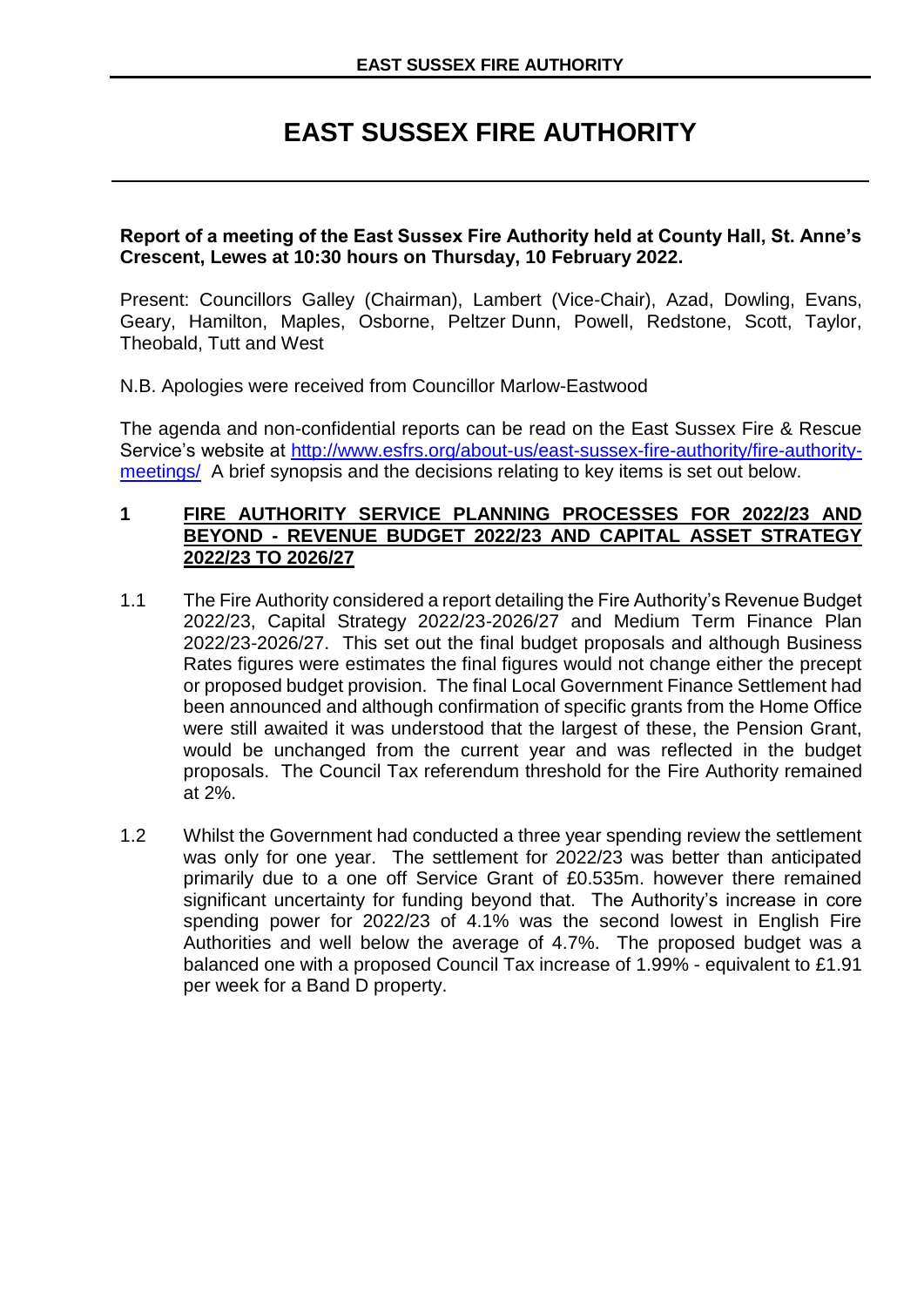- 1.3 In order to balance the budget a total of £0.432m of reserves would be used. Including £0.200m to support investment in protection services beyond the one-off grant funding provided by Government. Whilst the use of reserves was legitimate it was not financially sustainable and therefore could not form an ongoing part of budget setting. It was noted that despite difficult financial circumstances the Authority planned to continue investment in IT, Fleet and Estates. The Capital Programme over 5 years was set to increase by £4.8m to £28.2m including additional investment of £3.8m in operational training facilities to maintain firefighter competence and safety. The Authority's reserves were forecast to reduce from £16.7m to £5.2m over the next 5 years as a result of planned investment, and borrowing would increase from £10.3m to £21.8m, with revenue costs of borrowing increasing by £0.9m.
- 1.4 The Medium Term Financial Plan (MTFP) modelled 3 scenarios (mid, best and worse case), these were wide ranging, including additional measures to manage risk and provide greater financial sustainability. The advice to the Authority was to plan for the mid case scenario whilst remembering that forecasts were only indicative due to risks including further reductions in public spending and proposed changes to how local government was supported centrally. The mid-case scenario forecast the need for further savings of £1.0m in 2023/24 rising to £1.5m by 2026/27.
- 1.5 There remained significant uncertainty for funding for 2022/23 and beyond and the Authority needed to be flexible in its approach to financial planning. It was the view of the Treasurer that the estimates used for the purposes of calculating the budget, revenue and capital, had been produced in a robust and transparent way and the proposed financial reserves were consistent with Fire Authority policy and were prudent and necessary. It was essential the Authority focused on identifying additional savings enabling it to balance its revenue budget from 2023/24 onwards rather than relying on reserves. If these could not be found from the efficiency areas set out in the report the Authority would need to consider other options including the revisiting of options proposed but not adopted as part of its IRMP 2020-25.
- 1.6 Members thanked officers for a comprehensive report there was some concern regarding the uncertainty of funding available over the medium term. An annual government grant was not reliable and Members sought assurances that representations to government were being made. It was confirmed that they were, through both the Local Government Association (LGA) and National Fire Chiefs Council (NFCC) and also through briefings for local MPs.
- 1.7 Members asked why the cost for a Band D property was the 4th highest of all Combined Fire Authorities. This had been the case for many years and reflected decisions made by the Authority regarding its prevention, protection and response resources. The majority of the Authority's costs related to staffing, particularly Operational, and was also influenced by the county's geography, poor road network, high levels of elderly and vulnerable residents, high levels of deprivation coastline and number of tourists.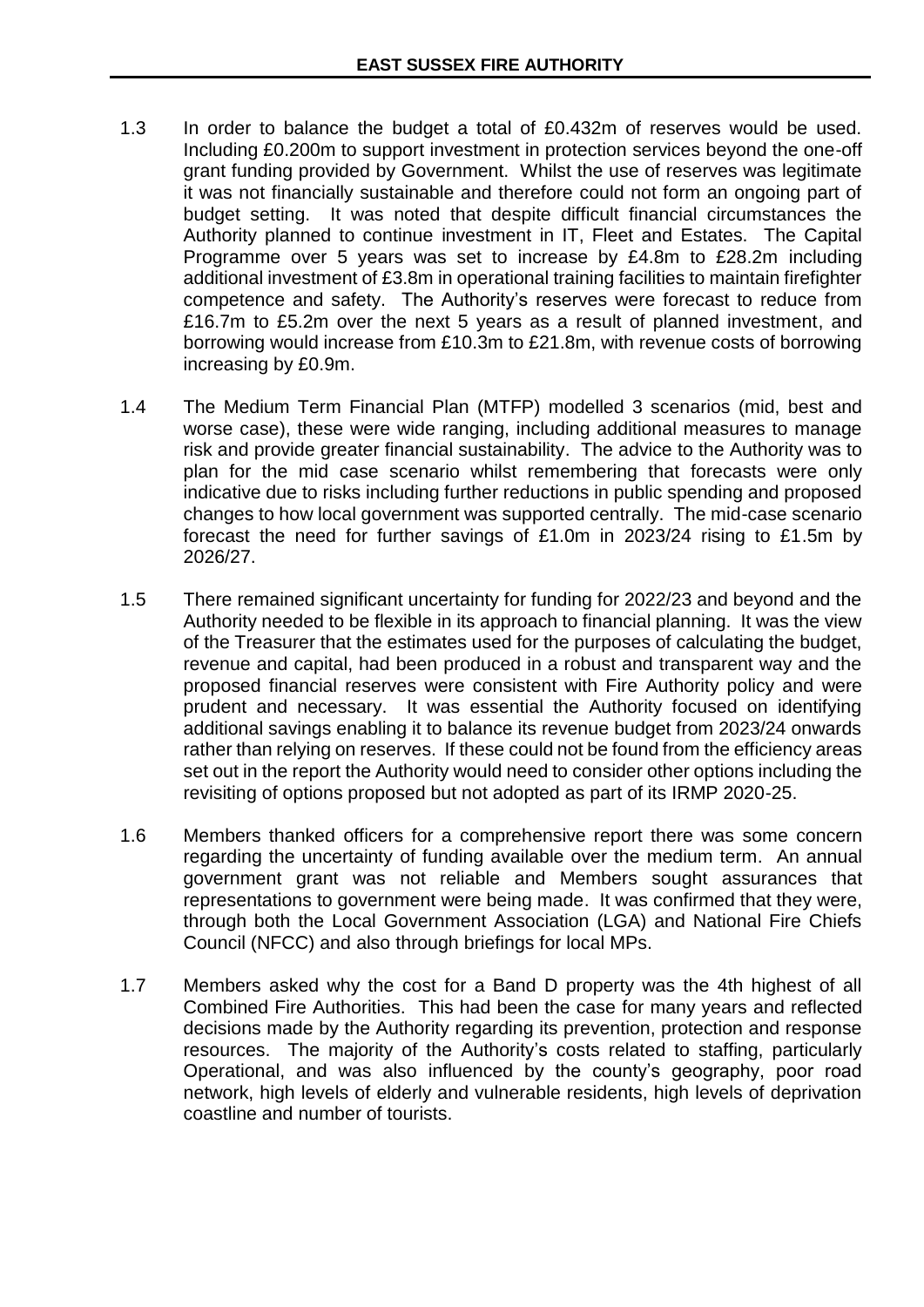- 1.8 Members were pleased abnormal weather had been included as a risk but requested that the climate crisis more broadly be represented. The Authority were reminded that they had commissioned a review of its current carbon footprint, largely from estate and heavy fleet, and seeking suggestions for how to reduce it, a report on the findings of this review would be presented to a future meeting.
- 1.9 Members were satisfied with the budget proposals and reflected that ESFRS had undergone significant change over a long period of time and that there were lessons to be learned in response to Covid-19. Members were mindful that whilst the rise in Council Tax precept was not significant it was part of a cumulative increase that residents of East Sussex and Brighton & Hove would feel. Increases were not desirable but there was an appreciation that people were paying for a good service.
- 1.10 The Fire Authority unanimously agreed to all the recommendations in their entirety as set out in the report.

### **2 TREASURY MANAGEMENT STRATEGY FOR 2022/23**

- 2.1 The Fire Authority considered a report seeking approval of the Treasury Management strategy, policy statement and the Minimum Revenue Provision (MRP) Statement 2022/23. The emphasis remained on security and liquidity, and as was clear from global events it was impossible in practical terms to eliminate all credit risk however the Fire Authority sought to be prudent. It was recommended to approve borrowing limits giving flexibility for any future consideration in undertaking new external long-term / replacement borrowing.
- 2.2 The Fire Authority always adopted a prudent approach on its investment strategy. No further changes to the Investment Strategy were proposed for 2022/23. Since March 2020 global economic events triggered by Covid 19 had caused the Authority to pause consideration of entering longer duration funds.
- 2.3 The Fire Authority was exploring Investment options that meet Environment, Social and Governance (ESG) aims. This parameter would act as a  $4<sup>th</sup>$  consideration to investment decisions behind Security, Liquidity and Yield. The preservation of capital remained the principal overriding priority. Members were pleased to see support for ESG investment products and the investment of £1m that had been made in 2021. The current availability of ESG products was relatively narrow, but it was encouraging that this investment offered a better return than other comparable non-ESG products. Members welcomed this investment and hoped that there would be increased ESG investments in the future.
- 2.4 The Fire Authority unanimously approved the recommendations contained within the Report in full.

## **3 ANNUAL PAY POLICY STATEMENT 2022-23**

3.1 Members received a report presenting the Fire Authority's Pay Policy Statement for the period 1 April 2022 to 31 March 2023. The Localism Act 2011 imposes a duty on relevant local authorities to prepare pay policy statements for each financial year and must be approved by the statutory deadline of 31 March 2022. The Fire Authority approved the Pay Policy Statement as set out in the Appendix to the report.